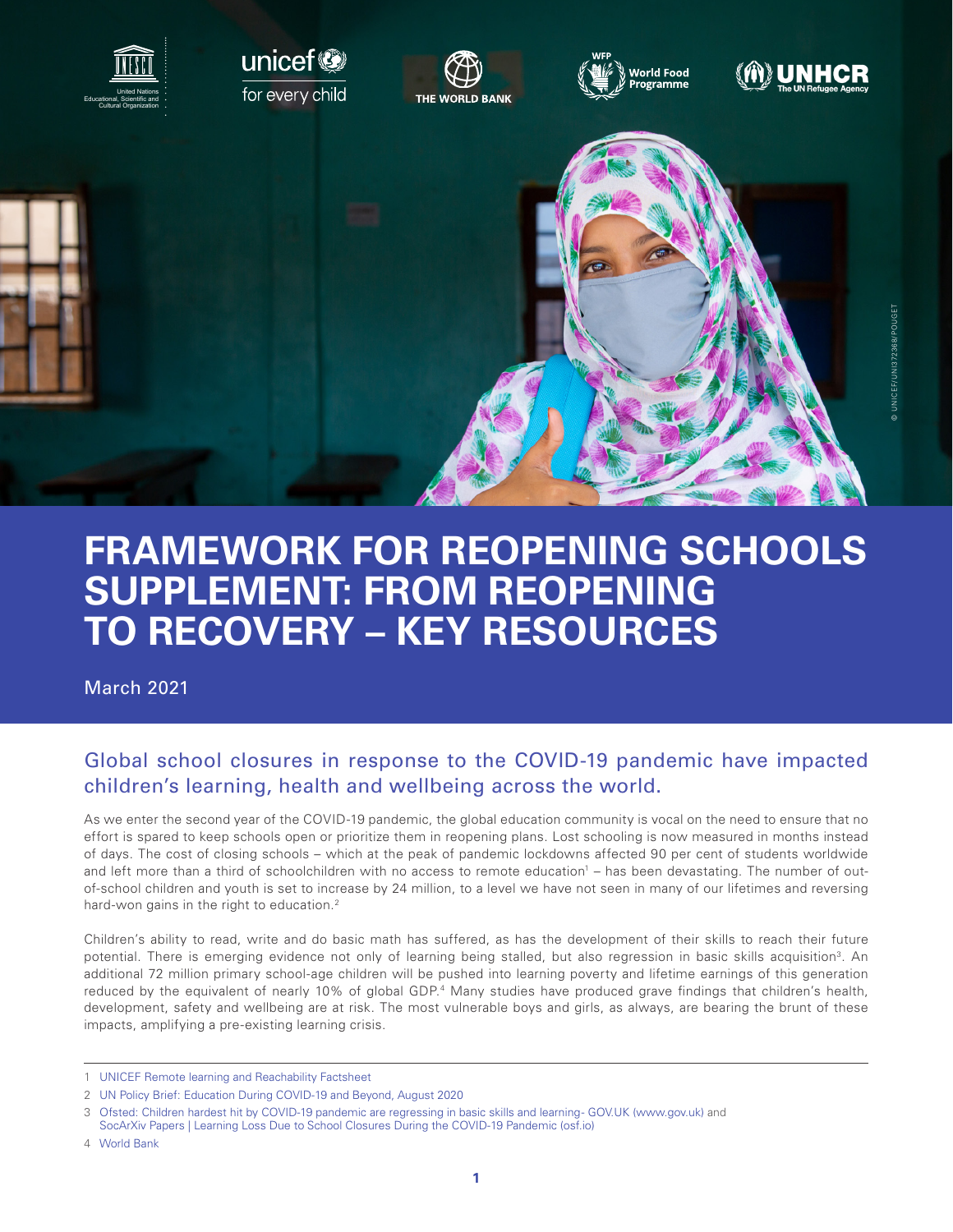COVID-19 depriving 370 million children from school meals and children's nutrition is worsening.5 Without the safety net that school often provides, children especially girls are more vulnerable to abuse, child marriage and child labour, particularly as the economic impact of the pandemic worsens. Without daily interactions with their peers and a reduction in mobility, they are losing physical fitness and showing signs of mental distress. Without the safety net that school often provides, they are more vulnerable to abuse, child marriage and child labour. Although most countries have made significant efforts to put remote learning strategies in place, the quality and effectiveness are varied, and equity issues with regards to access to digital learning have been brought to the forefront.

#### **Why do we need to consider recovery in the education sector?**

Recovery in the education sector requires that all children return to school, putting in place quality remedial learning programmes quickly and at scale, as well as comprehensive support to children and youth when they do return so that they are able to learn more effectively than before. Recent studies have found significant learning loss and increased inequality within and between schools, and larger learning losses among students from less educated households.<sup>6</sup> As children re-enter school, education systems should measure learning, allow for targeted catch up programmes and provide support in the form of multi-sectoral interventions for the most marginalized and the most likely to drop out. Schools, teachers and children should be supported to plan and prepare for future shocks and be provided with relevant teaching and learning skills to be ready to face the global challenges of our times. Without rapid and scaled action, this generation of children and youth might do worse than the previous and future ones.

The **first priority for recovery** when schools reopen is to make sure all children return to school. **We must proactively identify and reach marginalised children,** including the one-in-five children globally who were already out of school before COVID-197 , and those who are most at risk to drop out, or we will lose them. Specific tailored support should be provided to ensure that girls and forcibly displaced children and those living in conflict-affected areas return to learning. A concerted effort is required to proactively monitor the return to school.

The **second priority is for targeted remedial/catch-up programmes at-scale** to minimise the effects of lost opportunities to learn. The key to this is doing rapid assessments of learning levels of children as they return, and enabling smart and creative school management policies to increase in-person interactions between teachers and students in the coming months, such as extended school days, programs during holiday breaks, and hybrid experiences to extend inclusive learning opportunities. Moreover, educational systems will need to be more flexible and adapt to the student's needs. Flexibility requires giving teachers and school leaders the tools and support to provide a more personalized and flexible learning experience that ensures that all students learn. That is a critical element to making systems more equitable. Equity also requires ensuring girls, refugees and other vulnerable populations are not left out when resources are scarce. Technology, where feasible, can have a powerful role to play in providing these programmes and complementing the work of the teacher.

The **third priority is to provide comprehensive support** to children and youth through the recovery process and beyond. It is important to use this opportunity to strengthen multisectoral approaches to programming and support bold government actions and investments in comprehensive school health, mental health and psycho-social support, WASH, protection and nutrition. This will require strong partnerships, including supporting communities and parent teacher associations and civil society in the planning, implementation and monitoring of these services.

A recovery that is holistic and aspirational for children will require substantial resources. Governments and the international community must unite to reopen schools, train and support teachers, boost skills development and expand digital connectivity through the provision of adequate policy and financing to invest in children's futures.

### **Recovery in the Education Sector**

Following from the framework for reopening schools, four key dimensions can be used to inform education sector recovery planning: safe operations, learning, reaching the most marginalized and wellbeing/ protection. Policy considerations and financial requirements together create the enabling environment needed to support each of the dimensions. This supplement to the Framework for Reopening Schools<sup>8</sup> offers a collection of key resources - including policy research, practical guides, and emerging best practices - to help countries in the preparation and implementation of their national education recovery process.



5 [WFP and UNICEF COVID-19: Missing More Than a Classroom - The impact of school closures on children's nutrition](https://www.unicef-irc.org/publications/1176-covid-19-missing-more-than-a-classroom-the-impact-of-school-closures-on-childrens-nutrition.html)

6 [From Belgium and the Netherlands](https://osf.io/preprints/socarxiv/ve4z7/)

7 [UIS UNESCO Fact Sheet 48, February 2018](http://uis.unesco.org/sites/default/files/documents/fs48-one-five-children-adolescents-youth-out-school-2018-en.pdf)

<sup>8</sup> [Framework for Reopening Schools and Supplement to Framework for reopening schools: Emerging lessons from country experiences in managing](https://unesdoc.unesco.org/ark:/48223/pf0000374312)  [the process of reopening schools](https://unesdoc.unesco.org/ark:/48223/pf0000374312)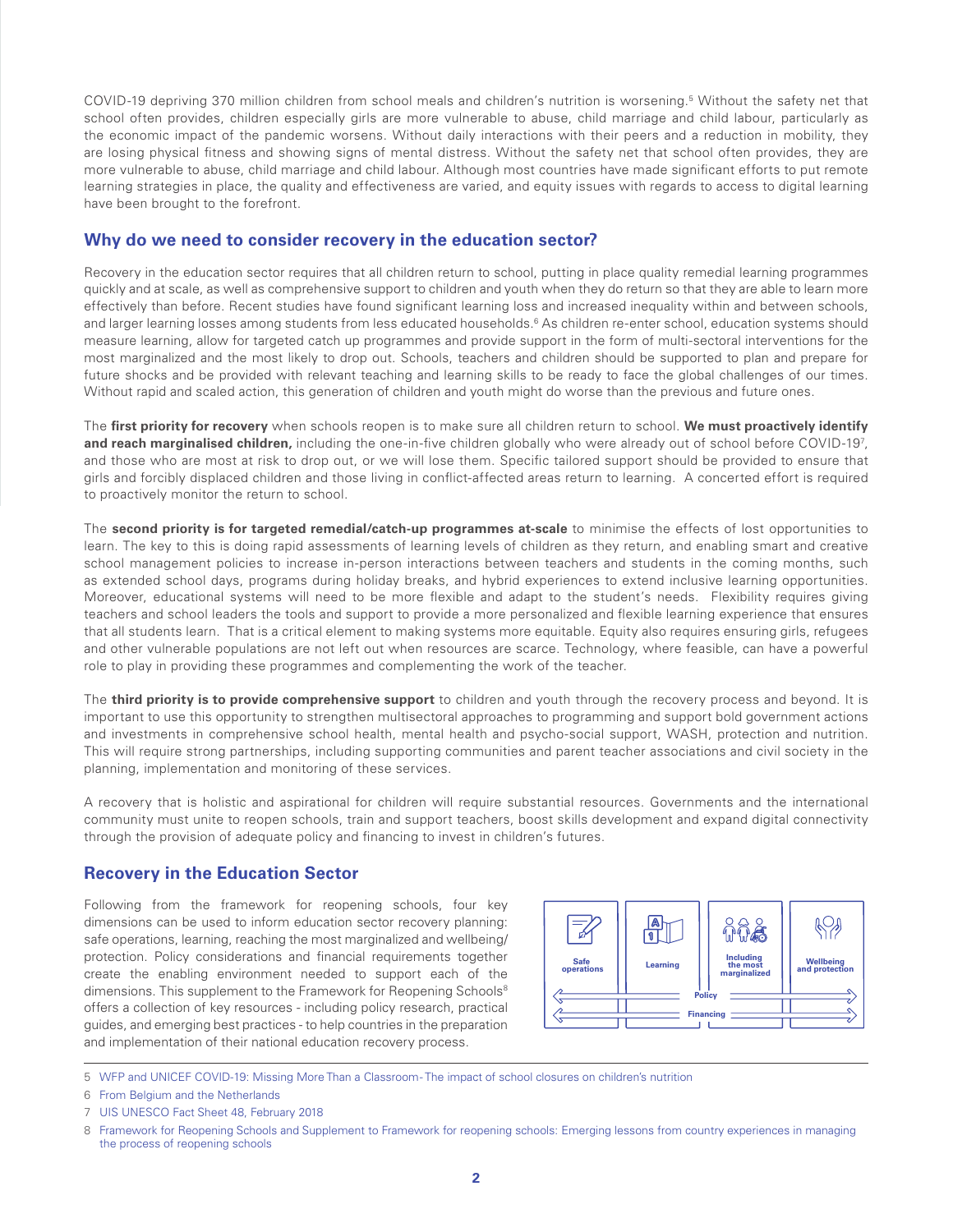## **Resources:**

#### **School Operations:**

#### [Supporting teachers in back-to-school efforts: A toolkit for school leaders](https://teachertaskforce.org/knowledge-hub/supporting-teachers-back-school-efforts-toolkit-school-leaders)

#### **Teachers Task Force**

This Toolkit was designed for school leaders to support and protect teachers and education support staff in the return to school following COVID-19 related closures. While aimed primarily at school leaders, the toolkit is also potentially useful for teachers and education support staff to better understand their roles and responsibilities in back-to-school efforts, including new tips and emerging practices.

[Ready to Come Back: A teacher preparedness training package](https://www.unicef.org/mena/reports/ready-come-back)

#### **UNICEF MENA**

This guide provides practical, concise, crucial information about the impact of COVID-19 on daily teaching practices as well as tips and suggestions to improve safety, learning, well-being and protection, with students in face-to-face or remote settings.

[Considerations for school-related public health measures in the context of COVID-19](https://www.who.int/publications/i/item/considerations-for-school-related-public-health-measures-in-the-context-of-covid-19)

#### **WHO**

Annex to Considerations in adjusting public health and social measures in the context of COVID-19.

[Guidance on Safe and Healthy Journeys to School During the COVID-19 Pandemic and Beyond](https://aa9276f9-f487-45a2-a3e7-8f4a61a0745d.usrfiles.com/ugd/aa9276_cca4268cbde3421f971e94778e673e2f.pdf)

#### **UNICEF, Child Health Initiative and partners**

This guidance is to help manage the risks posed by COVID-19, to help ensure the safest, healthiest journeys to school possible. This guidance is for education authorities and policymakers; school administrators, teachers and staff; parents, caregivers and community members; and students.

#### [Safe Back to School: A Practitioner's Guide](https://www.corecommitments.unicef.org/kp/safe-back-to-school--a-practitioner%E2%80%99s-guide.url)

#### **Global Education Cluster and the CP AoR**

This guide contains concrete actions that can be taken at the community and school levels to operationalize global policy recommendations and help program teams plan an integrated, participatory process for safe school reopening.

#### [Guidance on Reopening Early Childhood Education Settings](https://www.unicef.org/documents/guidance-on-reopening-early-childhood-education-settings)

#### **UNICEF, the World Bank and UNESCO**

This guidance note outlines key principles and practical measures for decision-makers to consider before, during and after the transition from closure to reopening. It focuses on safe operations in ECE settings, staff training and support, child well-being and development, and parental communication and support.

#### [COVID-19: Refugees' Return to Schooling Guidelines](https://www.unhcr.org/5fdb7e724/covid-19-refugees-return-schooling-guidelines-2020)

#### **UNHCR**

This document draws on the framework for re-opening of schools and provides recommendations on specific steps that organisations can take to support refugees at all levels of education to successfully return to education. The guidelines are drafted so as to be applicable to a range of contexts including where refugees attend host community schools.

Primary target audience: Organisations and donors supporting refugee education, UNHCR, Ministries of Education.

#### **Learning:**

#### [COVID-19: Trends, Promising Practices and Gaps in Remote Learning for Pre-Primary Education](https://www.unicef-irc.org/publications/1167-covid-19-trends-promising-practices-and-gaps-in-remote-learning-for-pre-primary-education.html)

#### **UNICEF and UNICEF Office of Research-Innocenti**

This brief summarizes the key findings and observations from a report on remote learning options – be it online, television, radio, paper- or mobile-based – that countries around the world have made available for pre-primary students and their families while schools are closed during the COVID-19 pandemic.

[COVID-19 response – Remediation: Helping students catch up on lost learning, with a focus on closing equity gaps](https://en.unesco.org/sites/default/files/unesco-covid-19-response-toolkit-remediation.pdf)

#### **UNESCO Global Education Coalition**

The goal of these chapters is to support countries in their K–12 educational response to COVID-19 by providing practices and examples, concrete steps for intervention and tactical action checklists. This particular chapter focuses on the topic of Remediation.

[From Schooling to Learning for All: Reorienting Curriculum and Targeting Instruction](https://saveourfuture.world/wp-content/uploads/2021/03/From-Schooling-to-Learning-for-All-Reorienting-Curriculum-and-Targeting-Instruction_SOF_BP2.pdf)

#### **Pershad, D., Comba, R., & Bergmann, J. Save Our Future**

This paper was written to provide background information to assist in drafting the Save Our Future white paper Averting an Education Catastrophe for the World's Children. Save our Future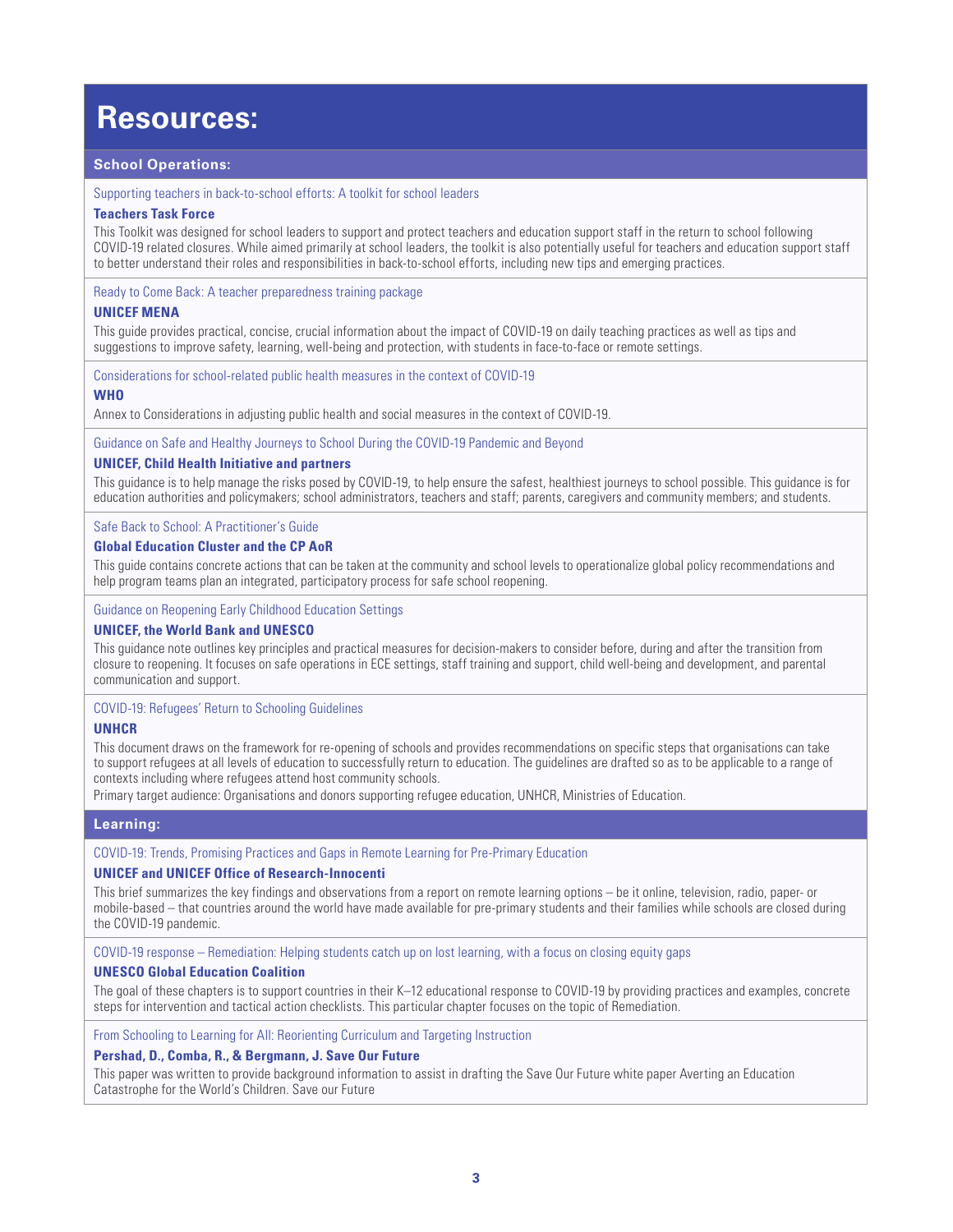#### **Learning (***continued***):**

[Simulating the Potential Impacts of COVID-19 School Closures on Schooling and Learning Outcomes: A Set of Global Estimates](https://openknowledge.worldbank.org/handle/10986/33945)

#### **World Bank Group Open Knowledge Repository**

Policy Research Working Paper presenting the results of global simulations of the potential impacts of COVID-19, considering length of school closures and effectiveness of remote learning.

[Learning Poverty in the Time of COVID-19: A Crisis within a Crisis](https://openknowledge.worldbank.org/bitstream/handle/10986/34850/Learning-Poverty-in-the-Time-of-COVID-19-A-Crisis-Within-a-Crisis.pdf)

#### **World Bank**

Policy brief summarizing the potential impacts of school closures on learning poverty globally.

[Realizing the Future of Learning: From Learning Poverty to Learning for Everyone, Everywhere](https://documents.worldbank.org/en/publication/documents-reports/documentdetail/250981606928190510/realizing-the-future-of-learning-from-learning-poverty-to-learning-for-everyone-everywhere)

#### **World Bank**

This report describes the World Bank's vision for the future of learning and a strategic approach that lays out the lines of actions needed for education systems to move forward in accelerating learning improvement.

[Cost-Effective Approaches to Improve Global Learning: What does recent evidence tell us are 'smart buys' to improve learning in low- and](http://documents1.worldbank.org/curated/en/719211603835247448/pdf/Cost-Effective-Approaches-to-Improve-Global-Learning-What-Does-Recent-Evidence-Tell-Us-Are-Smart-Buys-for-Improving-Learning-in-Low-and-Middle-Income-Countries.pdf)  [middle-income countries. Recommendations of the Global Advisory Panel](http://documents1.worldbank.org/curated/en/719211603835247448/pdf/Cost-Effective-Approaches-to-Improve-Global-Learning-What-Does-Recent-Evidence-Tell-Us-Are-Smart-Buys-for-Improving-Learning-in-Low-and-Middle-Income-Countries.pdf)

#### **World Bank, FCDO and BE2**

This note is intended to be helpful for technical staff in Ministries of Education, donor agencies, local education groups and non-profit organizations in thinking through appropriate interventions to improve learning. The global evidence it presents should be used alongside contextspecific analyses and system diagnostics.

[Promising Practices in Remote Learning. Emerging Lessons from 127 Countries](https://www.unicef-irc.org/publications/1090-promising-practices-for-equitable-remote-learning-emerging-lessons-from-covid.html)

#### **UNICEF Office of Research-Innocenti**

The massive scale of school closures has laid bare the uneven distribution of the technology needed to facilitate remote learning. It has also highlighted the lack of preparedness and low resilience of systems to support teachers, facilitators and parents/caregivers. Using data on access to technology from household surveys and information on national education responses to school closures gathered from UNICEF education staff in over 120 countries, this brief explores potentially promising practices for equitable remote learning.

#### [Accelerated Education](https://inee.org/collections/accelerated-education)

#### **Accelerated Education Working Group**

The Accelerated Education Working Group (AEWG) is made up of a number of education partners supporting and/or funding AE programming. The AEWG aims to improve the quality of AE through developing quidance and tools to support a more harmonised, standardised approach to AE provision. The guidance and tools are available in Spanish, French, English and Arabic.

[COVID-19 Pathways for the Return to Learning: Guidance on Condensing a Curriculum](https://inee.org/system/files/resources/AEWG_Guidance on Condensing a Curriculum-Considerations for Practitioners-screen_2.pdf)

#### **Accelerated Education Working Group**

This guidance document provides recommendations to policy makers, curriculum developers, teachers and programme implementers on the principles that should guide efforts to condense curricula to ensure that core skills are covered.

[COVID-19 Decision Tree and Brief](https://inee.org/system/files/resources/AEWG_COVID19_Pathways%20for%20the%20Return%20to%20Learning-screen%20%281%29.pdf)

#### **Accelerated Education Working Group**

The decision tree and brief will help education planners identify the appropriate education options to help learners catch up on missed learning during school closures.

[Investing in Learning: The Case for Strengthening the Collection and Use of Learning Assessment Data in EiE Contexts](https://inee.org/resources/investing-learning-case-strengthening-collection-and-use-learning-assessment-data-eie)

#### **INEE – Key Resources**

This policy paper is for EiE sector donors, both in humanitarian and protracted crisis contexts, national governments and humanitarian and development agencies. It provides guidance on how to increase and improve the measurement of holistic learning outcomes for crisis-affected learners.

#### [INEE Measurement Library](https://inee.org/measurement-library)

#### **INEE – Key Resources**

The Measurement Library is a collection of measurement tools to assess children's learning and holistic development and service provider quality in crisis contexts. The tools are meant to help education practitioners generate high-quality data to inform program planning and review.

[Teaching at the Right Level: Strengthening foundational skills to accelerate learning](https://www.teachingattherightlevel.org/)

#### **INEE – Key Resources**

Teaching at the Right Level (TaRL) is an evidence-backed educational approach that helps children develop basic reading and mathematics skills, opening doors to a brighter future. The approach, pioneered by Indian NGO Pratham, targets the root of the learning crisis by transforming the structures that lead to it. The approach works by dividing children (generally in Grades 3 to 5) into groups based on learning needs rather than age or grade. When TaRL is successfully implemented, learning outcomes improve.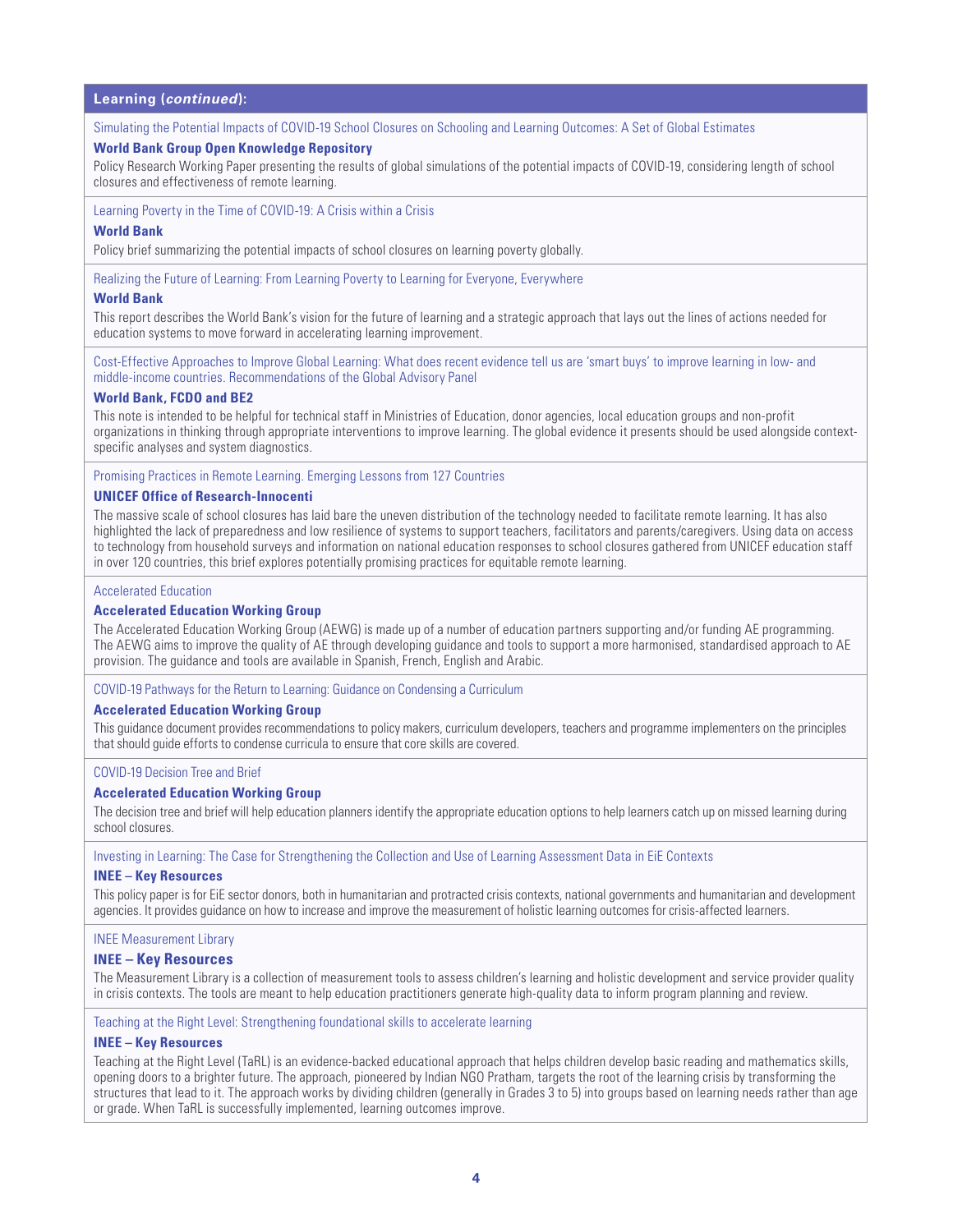#### **Learning (***continued***):**

#### [Support the continuation of teaching and learning during the COVID-19 pandemic](https://www.oecd.org/education/Supporting-the-continuation-of-teaching-and-learning-during-the-COVID-19-pandemic.pdf)

#### **OECD**

The overall goal of this series is to facilitate the rapid design process and implementation of adaptive responses to emerging education challenges, and to protect young people's educational opportunities during and following the pandemic.

[Guidance on Distance Learning Modalities to Reach All Children and Youth During School Closures](https://www.unicef.org/rosa/media/7996/file/Guidance%20Continuity%20of%20Learning%20during%20COVID-19%20-%20Reaching%20All%20Children_UNICEF%20ROSA.pdf)

#### **UNICEF ROSA**

This guidance on continuity of learning during school closures draws on the key lessons learned from the COVID-19 education response around the world. It was developed for government policymakers and education staff of national and international organizations involved in the education response during school closures.

[Defining, monitoring and improving quality: Guidelines for stronger quality assurance systems in ECE](https://www.ece-accelerator.org/resources/defining-monitoring-and-improving-quality-guidelines-stronger-quality-assurance-systems-early-childhood-education)

#### **ECE Accelerator**

These guidelines offer a deeper understanding of options and avenues governments can take to ensure quality ECE systems.

[Guidance note on using learning assessment in the process of school reopening](http://documents1.worldbank.org/curated/en/856951606239586214/pdf/Guidance-Note-on-Using-Learning-Assessment-in-the-Process-of-School-Reopening.pdf)

#### **World Bank**

This note provides key steps that countries with different availability of resources should consider in developing their plans for learning assessment activities to support learning recovery in the context of school reopening.

[How to ensure that everyone can continue learning amid the coronavirus situation: Connected education – resources, considerations and guidance](https://www.unhcr.org/5e787bea4) **UNHCR**

This document provides guidelines on how to best utilise online educational resources to support learning during school closures. These materials can also be used as schools reopen to provide additional opportunities to supplement school-based learning and to speed up mastery of content. The document provides information on resource collections curated by a range of actors in a number of different languages. The primary audience for this document is policy makers and teachers.

#### **Wellbeing and Protection:**

[Safe to Learn during COVID-19: Recommendations to prevent and respond to violence against children in all learning environments](https://www.globalpartnership.org/content/safe-learn-during-covid-19) (translations in [Arabic](https://www.end-violence.org/sites/default/files/paragraphs/download/STL%20COVID%2019%20response%20Key%20messages%20in%20Arabic.pdf), [French,](https://www.end-violence.org/sites/default/files/paragraphs/download/STL%20COVID%2019%20response%20Key%20messages%20French.pdf) [Portuguese](https://www.end-violence.org/sites/default/files/paragraphs/download/STL%20COVID%2019%20Recommendations%20Portuguese.pdf) and [Spanish](https://www.end-violence.org/sites/default/files/paragraphs/download/STL%20COVID%2019%20Recommendations%20Spanish.pdf))

#### **Safe to Learn**

The Safe to Learn initiative has developed recommendations on preventing and responding to violence against children in and through all learning environments during the COVID-19 pandemic.

[Reopening Schools Safely: Recommendations for building back better to end violence against children in and through schools](https://www.end-violence.org/sites/default/files/paragraphs/download/REOPENING%20SCHOOLS.pdf) (translations in [Arabic](https://www.end-violence.org/sites/default/files/paragraphs/download/STL%20back%20to%20school%20messages%20Arabic.pdf), [French,](https://www.end-violence.org/sites/default/files/paragraphs/download/STL%20back%20to%20school%20messages%20French.pdf) [Portuguese](https://www.end-violence.org/sites/default/files/paragraphs/download/STL%20back%20to%20school%20messages%20Portuguese.pdf) and [Spanish](https://www.end-violence.org/sites/default/files/paragraphs/download/STL%20back%20to%20school%20messages%20Spanish.pdf))

#### **Safe to Learn**

These recommendations aim to support governments to integrate and strengthen measures to prevent and respond to violence against children in and through schools, as they move towards school reopening.

[Supporting schools to provide a safe online learning experience](https://www.end-violence.org/articles/supporting-schools-provide-safe-online-learning-experience) (translations in [Arabic](https://www.end-violence.org/sites/default/files/paragraphs/download/STL%20online%20technical%20guidance%20Arabic.pdf), [French](https://www.end-violence.org/sites/default/files/paragraphs/download/STL%20online%20technical%20guidance%20French.pdf), [Portuguese](https://www.end-violence.org/sites/default/files/paragraphs/download/STL%20online%20technical%20guidance%20Portuguese.pdf) and [Spanish\)](https://www.end-violence.org/sites/default/files/paragraphs/download/STL%20online%20technical%20guidance%20Spanish.pdf)

#### **[Safe to Learn](https://www.end-violence.org/articles/supporting-schools-provide-safe-online-learning-experience)**

Guidance for education ministries outlining how schools can mitigate online risks and promote positive online experiences for children when learning online.

[Integration of Child Protection in Return to School – Tips for Teachers and School Management](https://www.end-violence.org/sites/default/files/2020-06/tips.pdf)

#### **UNICEF EAPRO COVID-19 Package**

These are tips for teachers and school management as students return to school to identify and respond to child protection concerns, identify and respond to mental health concerns, ensure support is available and accessible for students, and promote the mental health and psychosocial wellbeing of teachers.

[Integration of Child Protection in Return to School – Advocacy Brief](https://www.end-violence.org/sites/default/files/2020-06/tips.pdf)

#### **UNICEF EAPRO COVID-19 Package**

This advocacy brief highlights the impact of school closures and other containment measures on children's protection and wellbeing and key actions that can be taken by governments, schools and teachers to ensure that the needs of children are addressed in plans and policies for reopening schools.

[Integration of Child Protection in Return to School - Messages for Children and Adolescents Returning to School](https://www.end-violence.org/sites/default/files/2020-06/messages.pdf)

#### **UNICEF EAPRO COVID-19 Package**

These messages support communication, primarily with children and adolescents, on violence, abuse and student well-being.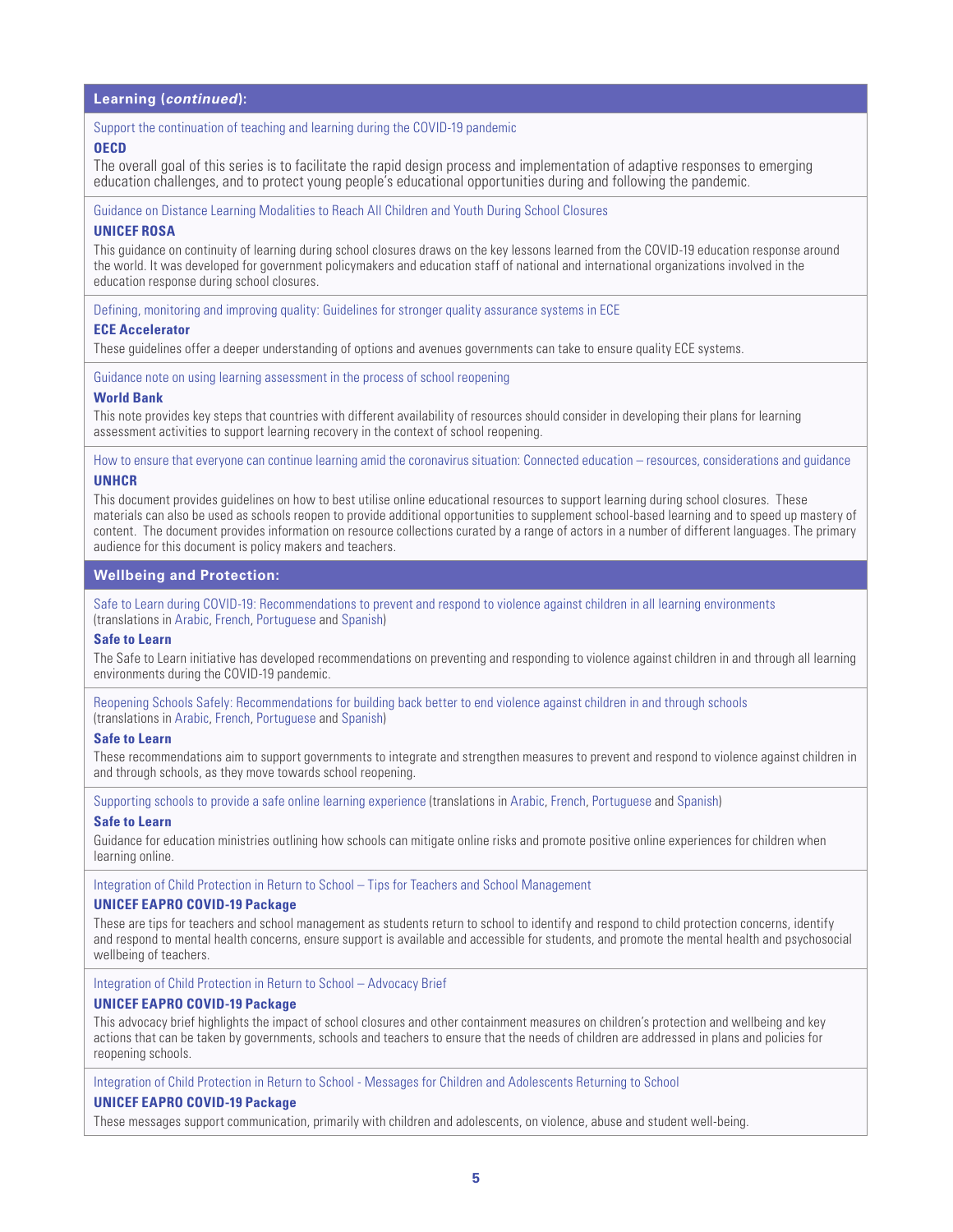#### **Wellbeing and Protection (***continued***):**

#### [Integration of Child Protection in Return to School - Template for Child Protection Referral Pathway between Schools and](https://www.end-violence.org/sites/default/files/2020-09/UNICEF%20EAPR%20Integration%20of%20Child%20Protection%20in%20Return%20to%20School%20-%20REFERRAL%20PATHWAY%20TEMPLATE.pdf)  [Other Child Protection Services](https://www.end-violence.org/sites/default/files/2020-09/UNICEF%20EAPR%20Integration%20of%20Child%20Protection%20in%20Return%20to%20School%20-%20REFERRAL%20PATHWAY%20TEMPLATE.pdf)

#### **UNICEF EAPRO COVID-19 Package**

This guidance document provides a broad, step by step process for schools to follow when (1) there is suspicion that a student (child or adolescent) has experienced child abuse (violence, exploitation or neglect), or (2) there is a disclosure that a student has suffered child abuse, wherever that abuse has taken place. It was developed by UNICEF EAPRO, with UNICEF NYHQ support, and inputs from the Global Education Cluster and the Child Protection Area of Responsibility.

[Global Programmatic Framework & Benchmarking Tool: From Call to Action to Programme Responses](https://www.end-violence.org/sites/default/files/paragraphs/download/STL%20Global%20Programmatic%20Framework_.pdf)

#### **Safe to Learn**

As many schools reopen, this document will be crucial to ensure schools provide the safe and supportive space that children need. It provides guidance in translating the Safe to Learn "Call to Action" into practical actions; highlights technical resources to assist in the design of interventions and sets out a suggested framework for monitoring and tracking results.

[Diagnostic Tool](https://www.end-violence.org/sites/default/files/paragraphs/download/Diagnostic%20tool%20September%202019FINAL.pdf) and its complete set of [methodological resources](https://www.end-violence.org/synthesis-report-stl)

#### **Safe to Learn**

This tool and resources aim to inform country-level collective dialogue with national counterparts by assessing the quality of national efforts to prevent and respond to violence in schools. Developed before the COVID-19 pandemic, these resources can be crucial to support governments to build back better.

[Position Paper: The importance of Investing in the well-being of children to avert the learning crisis](https://unesdoc.unesco.org/ark:/48223/pf0000374730)

#### **UNESCO, WFP, UNICEF, and WHO**

A joint position paper focusing on how improved school health and nutrition programmes are critical to address the current learning catastrophe and leave no one behind.

[Stepping Up effective school health and nutrition: A partnership for healthy learners and a brighter future](https://www.unicef.org/media/94001/file/Partnership-for-Stepping-up-effective-SHN.pdf.pdf)

#### **UNESCO, FAO, GPE, UNICEF, UNSCN, World Bank Group, WFP and WHO**

Drawing from solid evidence and years of experience, the partners behind this coalition have identified core elements of effective and scalable school health and nutrition programmes (see box 1), which provide a basis from which individual countries can develop their own age-specific strategies to match their needs.

#### **Reaching the most marginalized:**

#### [Gender-responsive Education in the Context of COVID-19: Framework and Progressive Standards for South Asia](https://www.unicef.org/rosa/documents/gender-responsive-education-context-covid-19)

#### **UNICEF**

This document outlines 'evidence-informed progressive standards to support gender-responsive actions that address the unique needs of girls and boys at risk of not engaging in education, training or employment.' Primary target audience: Ministries of Education, UNICEF COs and implementing partners in the region.

#### [Building Back Equal: Girls Back to School Guide](https://www.unicef.org/media/75471/file/Building-back-equal-Girls-back-to-school-guide-2020.pdf)

#### **UNESCO, UNICEF, Plan, UNGEI, Malala Fund**

This document outlines targeted recommendations to ensure continuity of learning while schools are closed, and to establish comprehensive, timely and evidence-based plans for reopening schools in a way that is safe, gender-responsive and child-friendly. Primary target audience: policymakers and practitioners in ministries of education and their partners.

[Inclusive School Reopening: Supporting the Most Marginalized Children to go to School](https://en.unesco.org/sites/default/files/inclusive_school_reopening_-_supporting_marginalised_children_during_school_re._.pdf)

#### **UNICEF**

This document outlines proposals that can be considered in planning for better school reopening so that the needs of the most marginalized children to get back to school and stay in school are met. Primary target audience: UNICEF Country Offices and government partners.

[Overview of COVID-19 Education Technical Guidance: Ensuring an Inclusive Return to School for Children with Disabilities](https://www.unicef.org/eap/media/7151/file)

#### **UNICEF East Asia and Pacific Region COVID-19 Technical Guidance**

This document provides guidance on critical considerations and actions that should be undertaken to ensure an inclusive return to school for children with disabilities, as children return to school after the temporary closure of schools due to the COVID-19 pandemic.

[Evidence on efforts to mitigate the negative educational impact of past disease outbreaks](https://reliefweb.int/sites/reliefweb.int/files/resources/793_mitigating_education_effects_of_disease_outbreaks.pdf)

#### **K4D Health Desk**

This document is a rapid review of efforts to mitigate the educational impact of previous disease outbreaks, concentrating on school-age learners.

[Addressing the gender dimensions of COVID-related school closures](https://unesdoc.unesco.org/ark:/48223/pf0000373379?posInSet=2&queryId=143d9066-2448-421b-92a3-5378f0cf84d7)

#### **UNESCO**

This technical brief highlights the gender dimensions of COVID-related school closures. It shares lessons from past practices and the current crisis, as well as practical tips for designing policy interventions.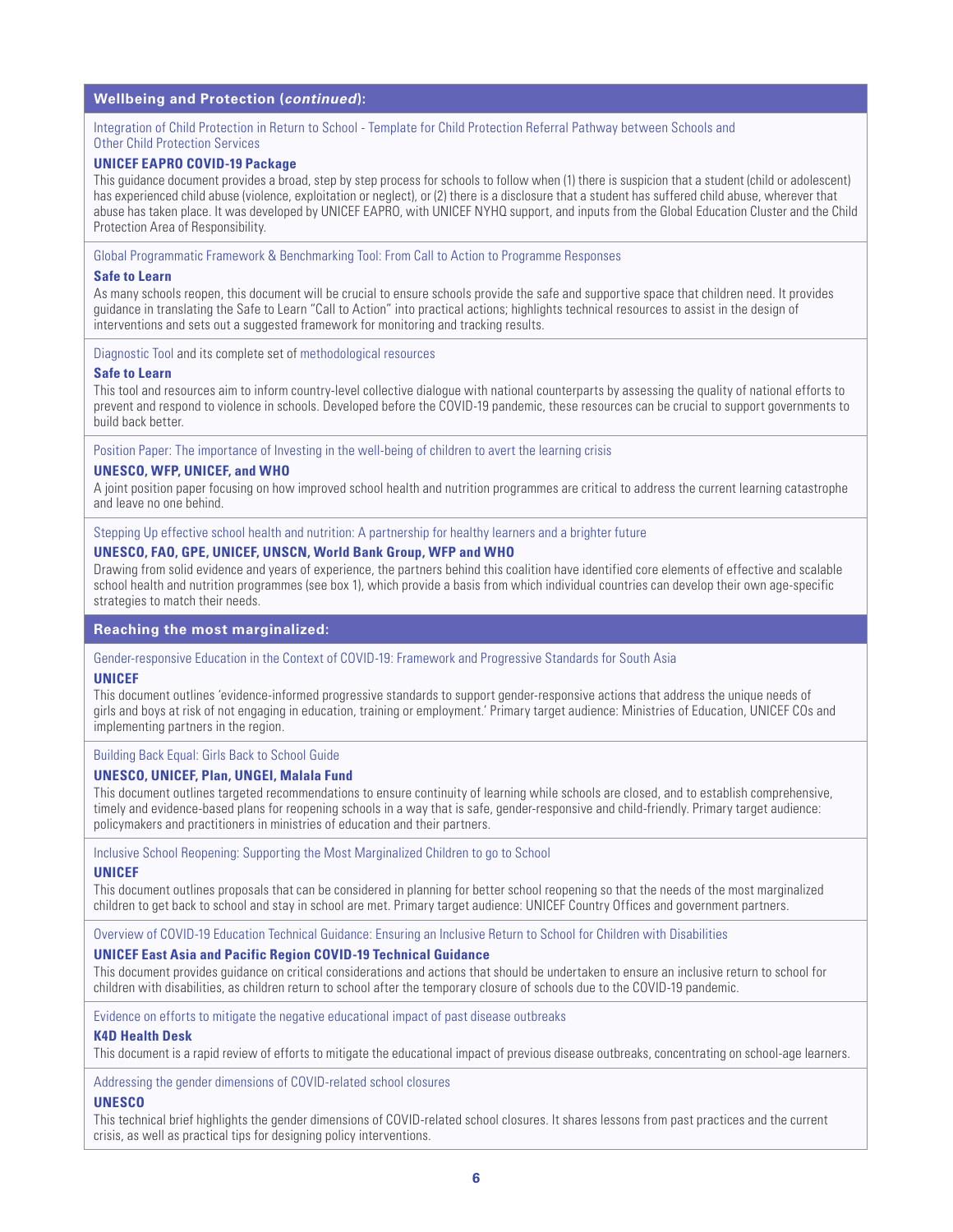#### **Financing:**

#### [The Impact of the COVID-19 Pandemic on Education Financing](http://documents1.worldbank.org/curated/en/479041589318526060/pdf/The-Impact-of-the-COVID-19-Pandemic-on-Education-Financing.pdf)

#### **World Bank**

This brief identifies the ways in which the COVID-19 pandemic is likely to affect the availability of funding for education. It summarizes evidence on the negative impact that the pandemic is likely to have on education financing and identifies some policy responses to mitigate this impact.

#### [Education Finance Watch 2021](http://documents1.worldbank.org/curated/en/479041589318526060/pdf/The-Impact-of-the-COVID-19-Pandemic-on-Education-Financing.pdf)

#### **World Bank, UNESCO**

Joint World Bank-UNESCO report on trends in global education financing and the impacts of the global downturn caused by COVID-19 on education budgets.

#### **Policy and Overarching:**

[The COVID-19 Pandemic: Shocks to Education and Policy Responses](https://openknowledge.worldbank.org/handle/10986/33696) (translations in [French](https://openknowledge.worldbank.org/bitstream/handle/10986/33696/148198FR.pdf?sequence=5&isAllowed=y) and [Spanish](https://openknowledge.worldbank.org/bitstream/handle/10986/33696/148198SP.pdf?sequence=6&isAllowed=y))

#### **World Bank**

The COVID-19 pandemic has already had profound impacts on education by closing schools at all levels almost everywhere; now, the damage will become even more severe as the health emergency translates into a deep global recession. This note describes the shocks hitting education systems and outlines how countries can respond to them.

#### [Simulating the Impact of Covid-19 on Education Systems by 2023](https://www.globalpartnership.org/content/simulating-impact-covid-19-education-systems-2023)

#### **GPE**

Based on analysis of actual and foreseen challenges, this report synthesizes the discussions and inputs from simulating the potential impact of COVID-19 on education systems by 2023. The report also shares ideas from the simulation sessions on how the global community, and GPE, could help mitigate disruption in service delivery and sustain learning outcomes.

[Blogs on World Bank Education Response to COVID-19](https://blogs.worldbank.org/search?keyword=&f%5B0%5D=channel%3A9&f%5B1%5D=language%3Aen&f%5B2%5D=series%3A881)

#### **World Bank**

A collection of the World Bank's blogs on Education written during its response to the COVID-19 pandemic.

[Act now: Reduce the impact of COVID-19 on the cost of achieving SDG 4](https://unesdoc.unesco.org/ark:/48223/pf0000374163)

#### **UNESCO Policy Paper**

This paper outlines the costs of achieving SDG 4 as assumed in 2015, as well as the revised costs projected before the outbreak of the pandemic in 2020.

[Global education monitoring report 2020: Gender report, a new generation: 25 years of efforts for gender equality in education](https://unesdoc.unesco.org/ark:/48223/pf0000374514?posInSet=2&queryId=a13dce0a-1a31-4749-a6c9-a64e8e0df90c) **UNESCO GEM**

The GEM Gender Report looks at progress made since 1995, when the international community made a landmark commitment to advancing women's rights by adopting the Beijing Declaration and Platform for Action. The Report also shows where progress has faltered, and where difficulties risk being exacerbated by the current health crisis.

#### [Lessons for Education during the COVID-19 crisis](https://www.worldbank.org/en/topic/edutech/brief/lessons-for-education-during-covid-19-crisis)

#### **World Bank**

To support countries, the [Harvard Global Education Innovation Initiative,](https://globaled.gse.harvard.edu/education-and-covid-19-pandemic) [HundrED](https://hundred.org/en/collections/quality-education-for-all-during-coronavirus), the OECD Directorate for Education and Skills and the [World](https://www.worldbank.org/en/topic/education)  [Bank Group Education Global Practice](https://www.worldbank.org/en/topic/education) are combining their expertise to provide the countries with information and resources from around the world on technology in the education response to the crisis.

[Education Sector Recovery, Disaster Recovery Guidance Series](https://www.gfdrr.org/en/publication/education-sector-recovery)

#### **Global Facility for Disaster Reduction and Recovery**

This note provides practical guidance to national governments about key priorities for the education sector following a major disaster or crisis. It specifies a set of considerations and actions to help ensure that the education sector can (1) maintain its core functions in the midst of a crisis, (2) allow for streamlined recovery from shocks, (3) minimize disaster and conflict risks and (4) improve the sector's adaptation and resilience to future crises.

[Comprehensive School Safety: A global framework in support of The Global Alliance for Disaster Risk Reduction and Resilience in the Education](https://unicef.sharepoint.com/teams/PD-Education/EiE/A global framework in support of The Global Alliance for Disaster Risk Reduction and Resilience in the Education Sector and The Worldwide Initiative for Safe Schools)  [Sector and The Worldwide Initiative for Safe Schools](https://unicef.sharepoint.com/teams/PD-Education/EiE/A global framework in support of The Global Alliance for Disaster Risk Reduction and Resilience in the Education Sector and The Worldwide Initiative for Safe Schools) (currently under revision)

#### **UNISDR and GADRRRES**

Comprehensive School Safety is addressed by education policy and practices aligned with disaster management at national, regional, district, and local school site levels. It rests on three pillars: (1) Safe Learning Facilities, (2) School Disaster Management, and (3) Risk Reduction and Resilience Education. The foundation of planning for Comprehensive School Safety is multi-hazard risk assessment.